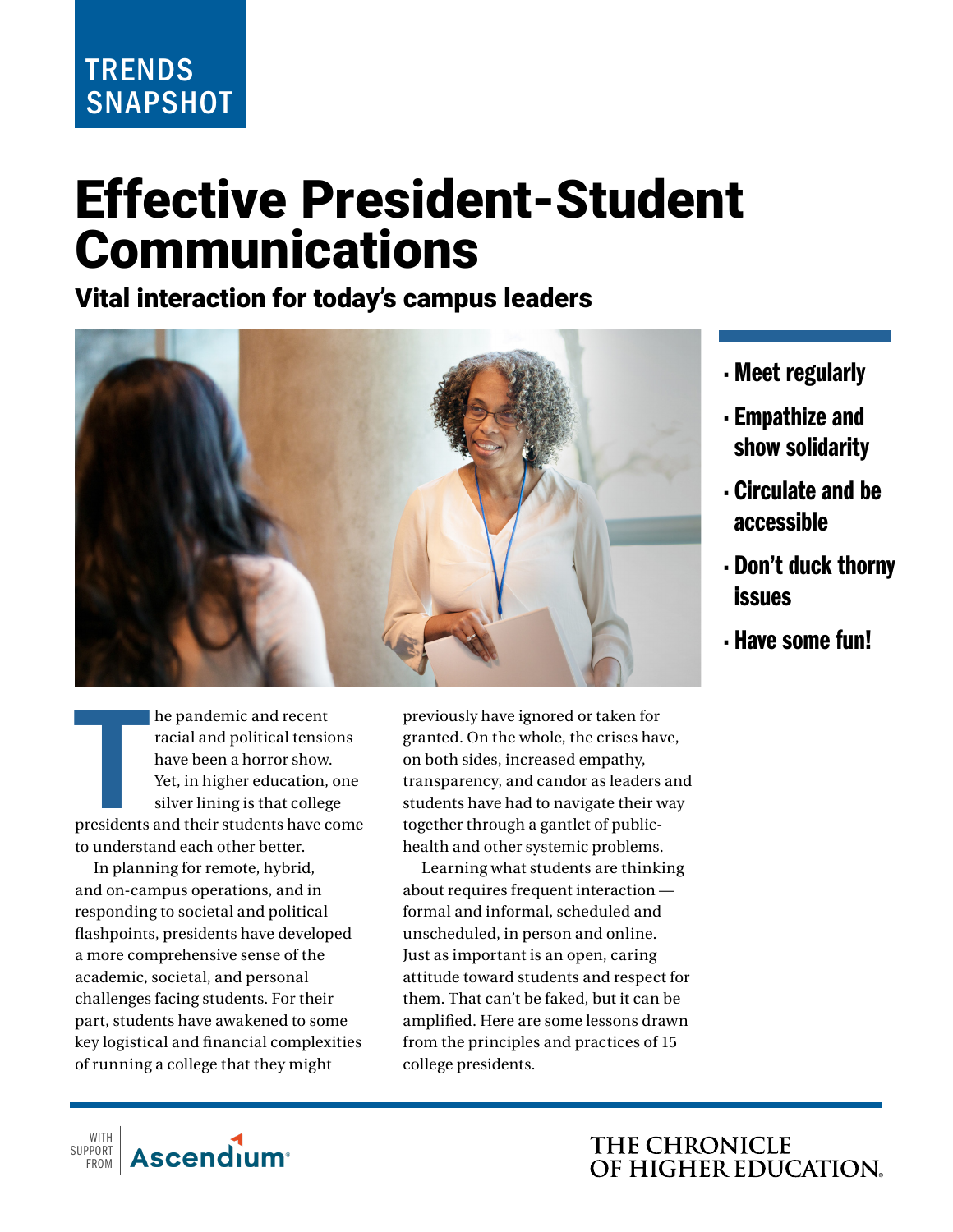

Ascendium Education Group is excited to support The Chronicle of Higher Education's initiative to prioritize student success. Over the next year, this partnership will produce special virtual events, focused reports and a new online resource center, where colleges can search and find creative solutions and useful content from The Chronicle's extensive archives of best practices.

Our support of this project promises a comprehensive look at new and innovative approaches to helping students achieve success. By collecting voices and perspectives from across higher education, The Chronicle's expert journalists can guide colleges to make actionable changes that will help close achievement gaps and fulfill the promise of socioeconomic mobility for all students.

Ascendium supports initiatives that seek to create large-scale change so more learners from low-income backgrounds can achieve their educational and career goals. We share with The Chronicle a passion and purpose to inform and empower higher education trustees, leaders, administrators and faculty members about the pressing issues facing students today. That includes shining a light on students of color and transfer students, as well as those who are the first in their family to attend college.

We believe in the power of education and training beyond high school to transform the lives of learners from low-income backgrounds. The COVID-19 health crisis has exacerbated well-documented opportunity gaps that put these learners at a disadvantage relative to their peers. This makes the solutions raised by this initiative all the more vital.

Thank you for your interest in this initiative. To learn more about Ascendium, please subscribe to our monthly newsletter.

Sincerely,

Amy Herici

**Amy Kerwin** Vice President – Education Philanthropy Ascendium Education Group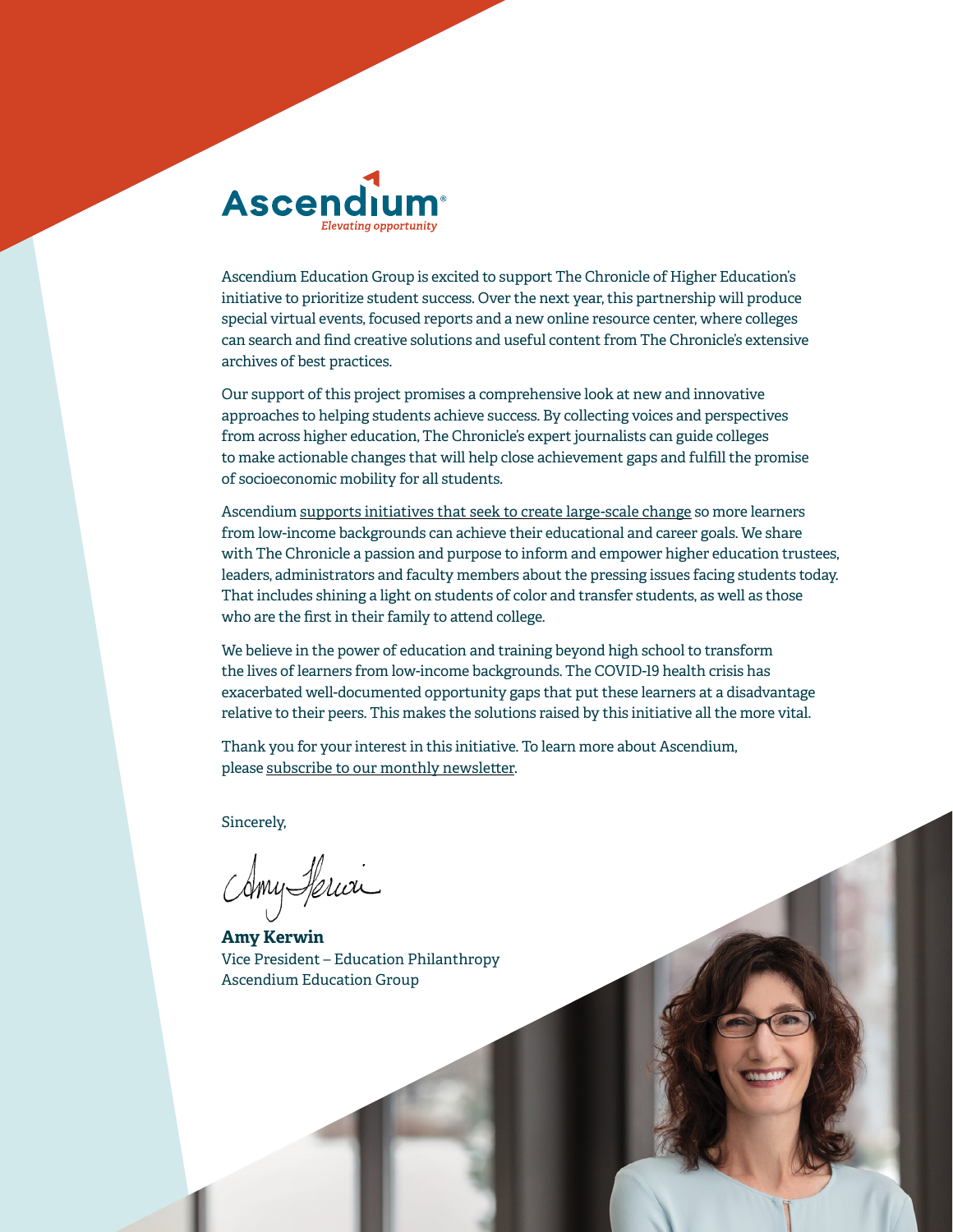#### Meet regularly

The weekly, collegewide online meetings of early 2020 have shifted to every four to eight weeks at many colleges, but they're here to stay, presidents say. The meetings sometimes follow written statements about public-health or other policies, or written responses to important national or regional events.

The statements explain how a college has arrived at those positions. Then the meetings provide a chance for leaders to recap key points and answer questions. Virtual sessions are convenient because students can watch the recordings later. The format also gives students who feel uncomfortable speaking up in person a chance to submit questions or comments anonymously. As Covid-19 circumstances allow, some of these meetings can be held as hybrid live events that are also accessible online.

Presidents are inviting deans of academic or student affairs, specialists in public health, or other guest speakers to answer more-detailed queries. Hearing from the same experts that college leaders consult reassures students that decisions aren't arbitrary and that they are being made with the best current information available.

Meet even when nothing substantial is changing, presidents suggest, to hear students' concerns, to establish a rhythm, momentum, and normalcy to communication, and to let students know that the administration is monitoring events and that students remain in the loop.

Tone matters. Susan Poser, president of Hofstra University in Hempstead, N.Y., strives for a "reliable, consistent, straightforward voice." She says that "it's very important to be direct and treat the students like the adults that they are."

Students appreciate that kind of voice. At the College of the Holy Cross, in Worcester, Mass., Ethan Bachand, a senior majoring in political science and editor in chief of the student newspaper, *The Spire*, meets monthly with President Vincent D. Rougeau. Bachand says consistent, open communication from the president is critical. "If the college plans to do something unpopular but the president tells the truth from the start, students are willing to accept that as reality," says Bachand, citing as an example continuing mask and other Covid protocols in the fall of 2021.

Meet even when nothing substantial is changing, to hear students' concerns, to establish a rhythm, momentum, and normalcy to communication, and to let students know that the administration is monitoring events and that students remain in the loop.

Regular meetings with studentgovernment leaders, student journalists, and representatives of teams, clubs, and affinity groups like students of color or LGBTQ students should be on presidents' schedules. Real or virtual open doors and office hours are important, but they're not enough.

#### Empathize and show solidarity

Students are excited to be on campus after Covid lockdowns. They are, however, concerned about academics, finances, and career preparation. In many cases they are balancing college life with one or more jobs. They worry about their families too.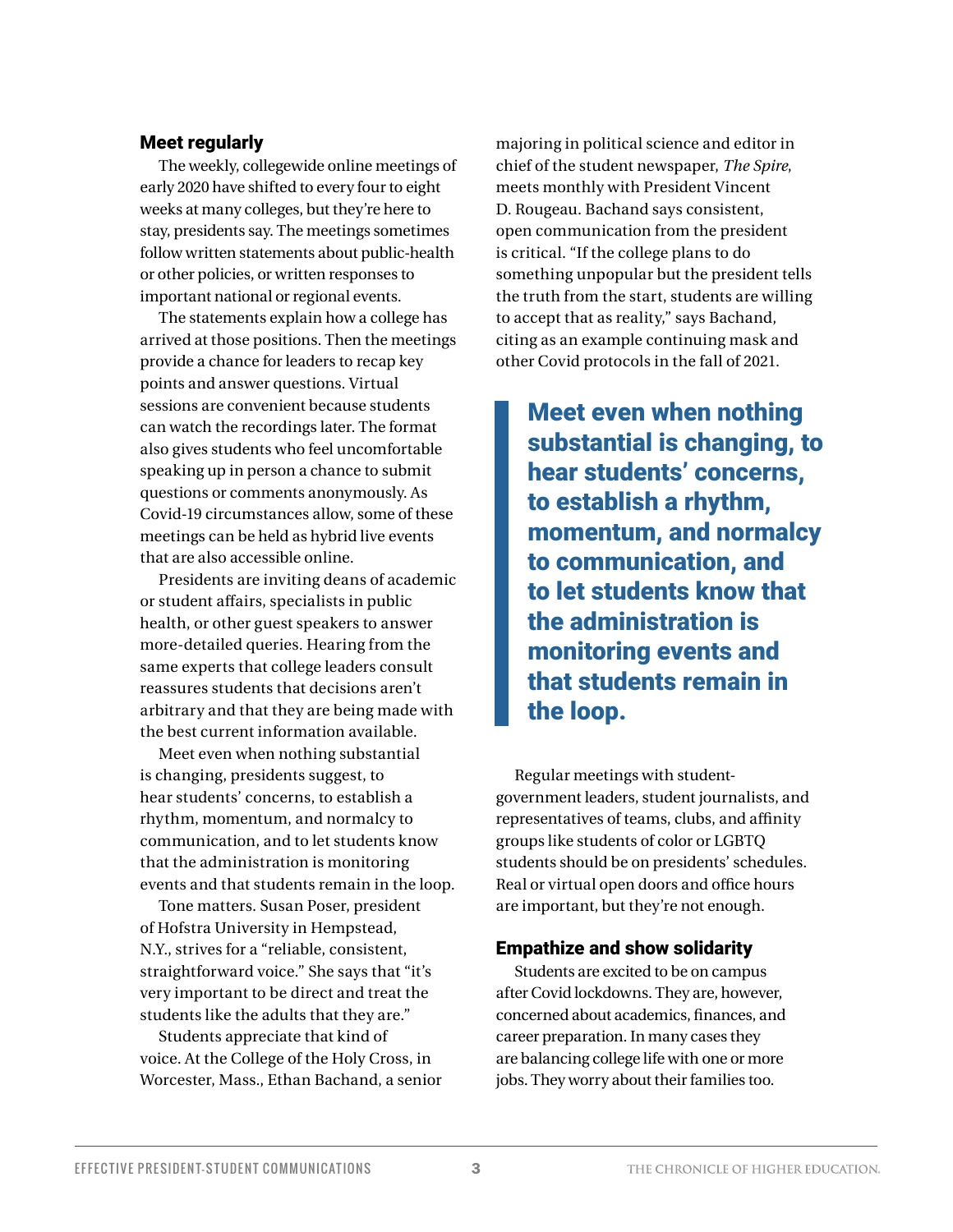Sometimes that means parents, grandparents, and siblings, but in one case out of five, it means students' own child or children.

Freeman A. Hrabowski III, the longtime president of the University of Maryland-Baltimore County, strolls the campus and asks students about their coursework and major, but also about their families, graduateschool and career plans, and other concerns.

Some of the acute earlypandemic problems have faded, but students remain unnerved by the swinging back and forth between traditional and remote coursework through successive waves of the coronavirus.

David Harris, president of Union College in Schenectady, N.Y., has heart-to-hearts with first-generation and low-income students about academic, cultural, and financial hurdles. A Pell Grant recipient when he attended Northwestern University as a Black, first-generation undergraduate, Harris exchanges thoughts with Union's students about how to handle cultural assumptions and differences in background and privilege.

Like a number of college leaders, Michael V. Martin, president of Florida Gulf Coast University in Fort Myers, is struck by the breadth and depth of mental-health challenges exacerbated by the pandemic. He knows students can't wholeheartedly tackle their coursework until they get help in dealing with their emotional challenges. Some of

the acute early-pandemic problems have faded, but students tell Martin they remain unnerved by the swinging back and forth between traditional and remote coursework through successive waves of the coronavirus.

Loneliness and isolation plagued students who had to leave campuses for home early in 2020. However, students living off campus with friends have also sometimes felt isolated, as have even some students on campus as the Delta variant, then Omicron, have curtailed socializing.

Linda M. LeMura, president of Le Moyne College, in Syracuse, N.Y., moved for four months during a fall 2020 lockdown to an offcampus neighborhood where a lot of students were living. She wanted to show solidarity with students isolated from their families by living near them, even though that meant a painful distance from her own family. She did her best to keep students' spirits up, checking in on them and distributing Le Moyne swag and healthy snacks. She also wanted to demonstrate college oversight to reassure local residents who were concerned that students might violate public-health guidelines and spread the virus.

#### Circulate and be accessible

 Effective presidents don't hide behind their desks. A calm, informal presence around campus signals an approachability that's crucial to monitoring an institution's emotional pulse.

Students at Florida Gulf Coast know that from 7:30 to 8:15 a.m., they can expect President Martin to be in the Cohen Student Union drinking his coffee. Students stroll up and tell him what's on their minds. About a third of the time, he chuckles, what's on their minds are complaints about parking, but moreserious issues inevitably bubble up too. Harris, of Union College, followed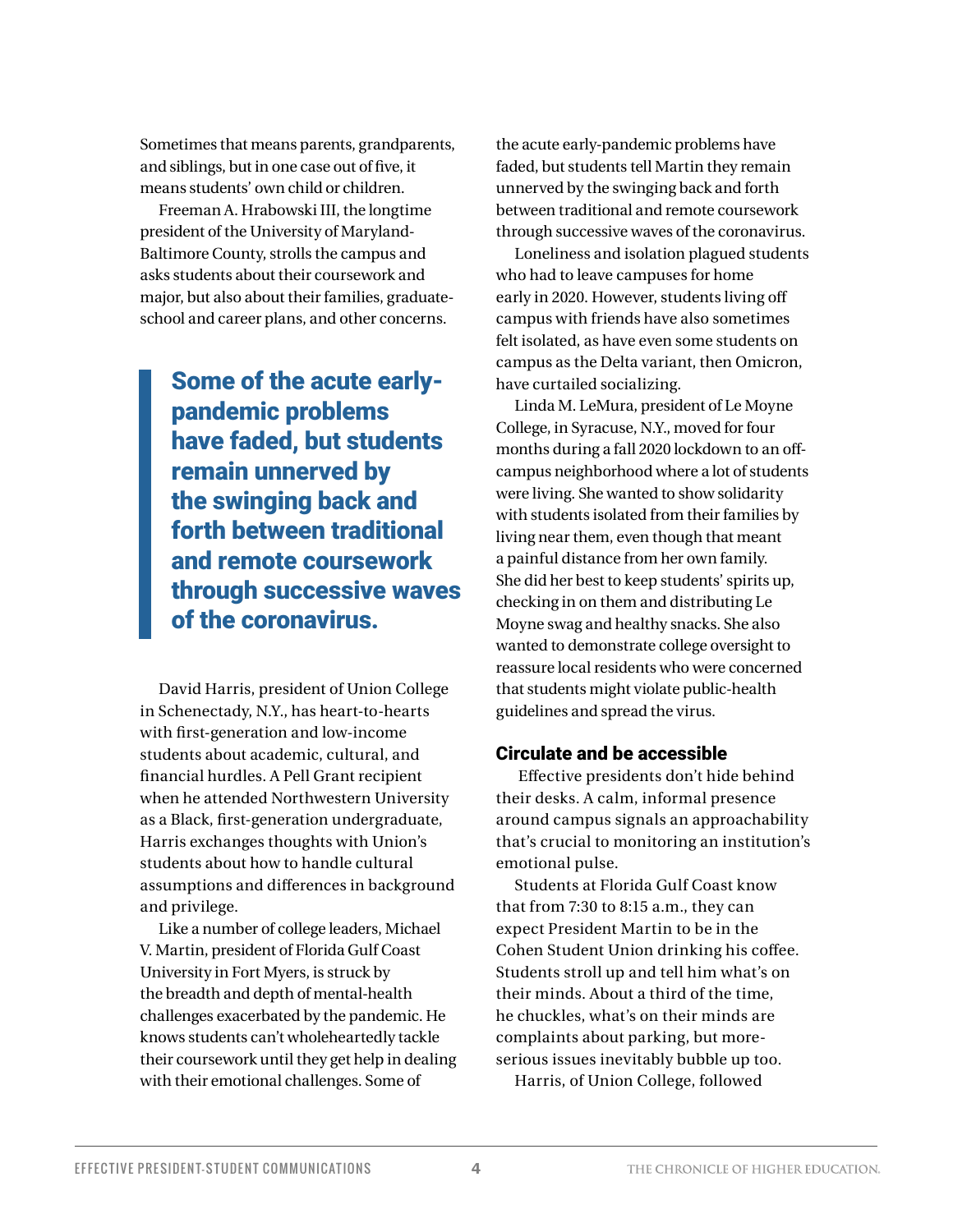resident advisers on their Friday and Saturday late-night rounds. He suited up as a guest goalie with the ice-hockey team and, at an anticancer fund-raising event, jumped off the diving team's high board. Students also can join him on one of his extended bicycle treks.

Bryon L. Grigsby, president of Moravian University, in Bethlehem, Pa., says, "I just try to be at everything." He played soccer and basketball as a student at Moravian, so he knows firsthand that students notice when a president is or isn't at a game, concert, or other event.

James M. MacLaren, president of Lebanon Valley College, in Annville, Pa., says he learns a lot by practicing what he jokingly calls "intrusive dining" — a play on proactive "intrusive advising" strategies — by plunking himself down next to students in the dining hall.

Students appreciate that kind of accessibility. Bachand, the studentnewspaper editor at Holy Cross, says that when presidents participate in community events or engage in casual conversation, "the intimidation factor fades away."

Information must flow both ways. Student voices help L. Song Richardson, president of Colorado College, and her administration with Covid response, Title IX issues, antiracism measures, and more, she says. Students come away from conversations with a better understanding of academic freedom, faculty governance, and why she, as president, cannot simply mandate actions.

If presidents should meet students where they're at, figuratively and literally, the reverse also holds true: Students should be invited into their presidents' worlds.

Moravian's Grigsby frequently hosts students for dinner at his house. One year the invitations will cycle through

athletic teams, and the next they will cover the university's clubs. The idea is that if students are even somewhat engaged in campus life, at some point during their college years they will have dinner at the president's home.

#### Don't duck thorny issues

Students who are members of the board of trustees, college-newspaper editors, and student-government representatives are good conduits to and from the student body

If presidents should meet students where they're at, figuratively and literally, the reverse also holds true: Students should be invited into their presidents' worlds.

as a whole. They see presidents in action and come to understand that these leaders are not usually wily dictators and that they have their own stakeholders to answer to — on campus, on their boards, and in the wider community.

Presidents and student leaders can learn a great deal by swapping roles. Kathleen A. Getz, the new president of Mercyhurst University, in Erie, Pa., plans to trade places with student-government leaders. The student president will sit in on a cabinet meeting, while Getz will lead a student Senate meeting. Getz also goes to classes. Once a student alerted her to some classrooms with poor lines of sight to the whiteboard and to desks that were too small for larger students, Getz saw for herself and followed up.